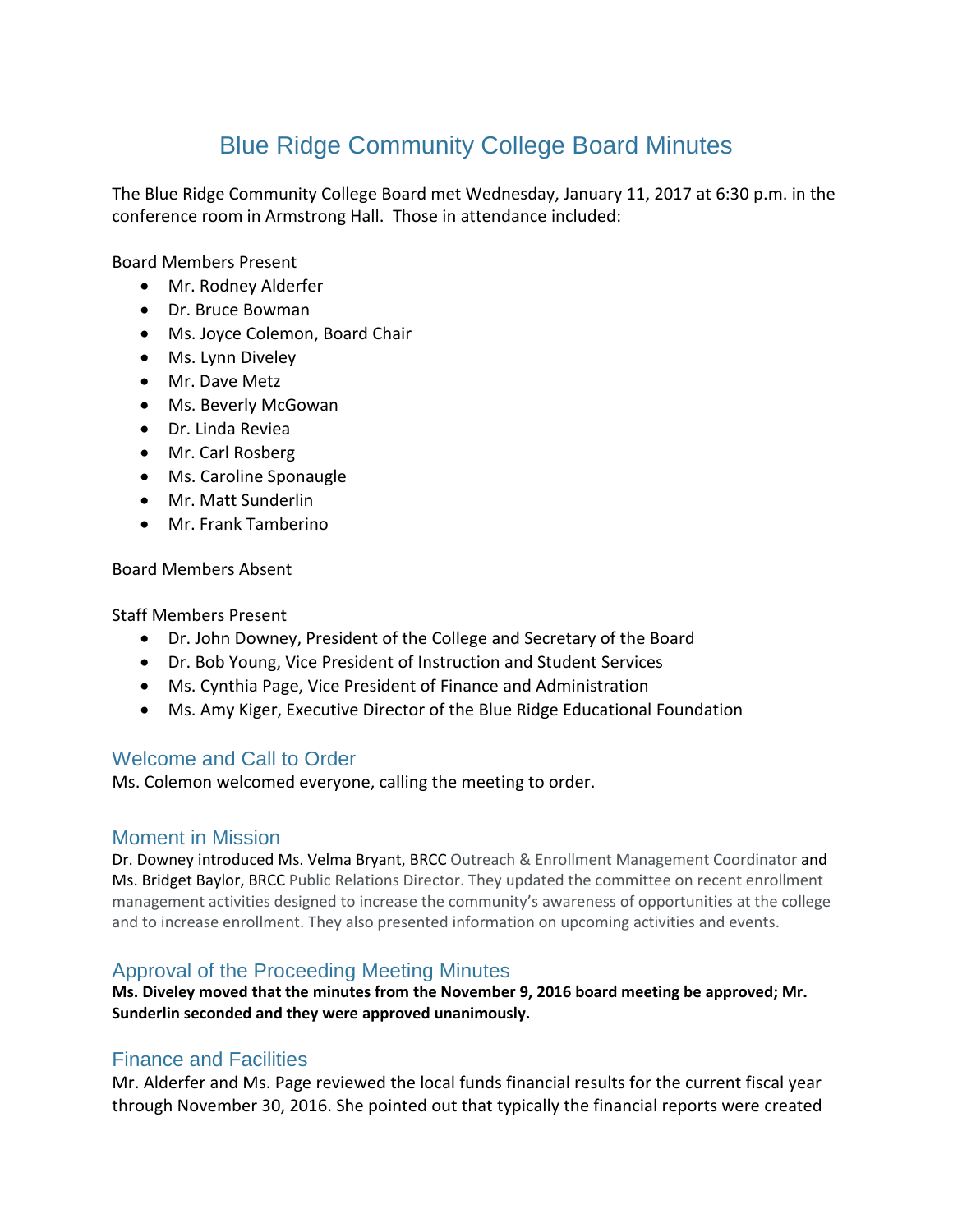for the month just prior to the meeting date (in this case, the January meeting would include reports as of the end of December). The reports are always due the first week of the month, which limits the opportunity for administrative review, and she would like to shift the reporting schedule so that the board will receive financial data for the end of the month two months prior to the meeting, rather than one month prior. The committee was in agreement with this change. As noted at the prior meeting, the commissions for the Bookstore Fund are expected to be lower than the prior year due to the structure of the contract and reduced sales volume. Expenses will be managed to maintain a balanced budget in that fund.

## **These were recommended from committee for approval and to file for audit; this was approved unanimously.**

Ms. Page reviewed the status of construction projects noting that a non-mandatory pre bid meeting was held for the Parking Garage today; room C-100 was filled to standing room only. Bids are due January 31, to be opened February 1, 2017. Construction is expected to begin in the March-April time frame and the project should be completed in time for second semester next year.

She reported that the Request for Qualifications for the Construction Management of the Bioscience building was released by VCCS and a dozen firms responded. Ms. Page presented data on shuttle ridership and data on recreation center usage.

# Curriculum Committee

Frank reported that the VCCS has changed the requirement and now does not require health/PE class for the Applied Science degrees.

Dr. Young explained that we take requirements from the VCCS and put it in the rationale for the degrees, what is required, why, etc. It is just the Applied Science degree at this point; may look at it for other degrees. **This was recommended from committee for approval; it was approved unanimously**.

#### There were several information items shared:

Leadership CSC is on hold pending approval of MOU with JMU and then with SACSCOC approval. Geographic Information Systems (GIS) CSC is on hold pending SACSCOC approval.

# Personnel Update

Ms. Page reviewed the personnel report on page 59.

## Enrollment Report

Dr. Young distributed and reviewed the current enrollment report noting that enrollment is about 5% down for the fall semester, down currently about 8-9% for Spring. The college continues to work on ways to increase enrollment.

# Educational Foundation

Ms. Kiger distributed and reviewed reports through December 31, 2016. The Educational Foundation has an annual fund goal of \$125,000 with funds at \$84, 111.27 now and anticipate meeting the goal by July 1, 2017.